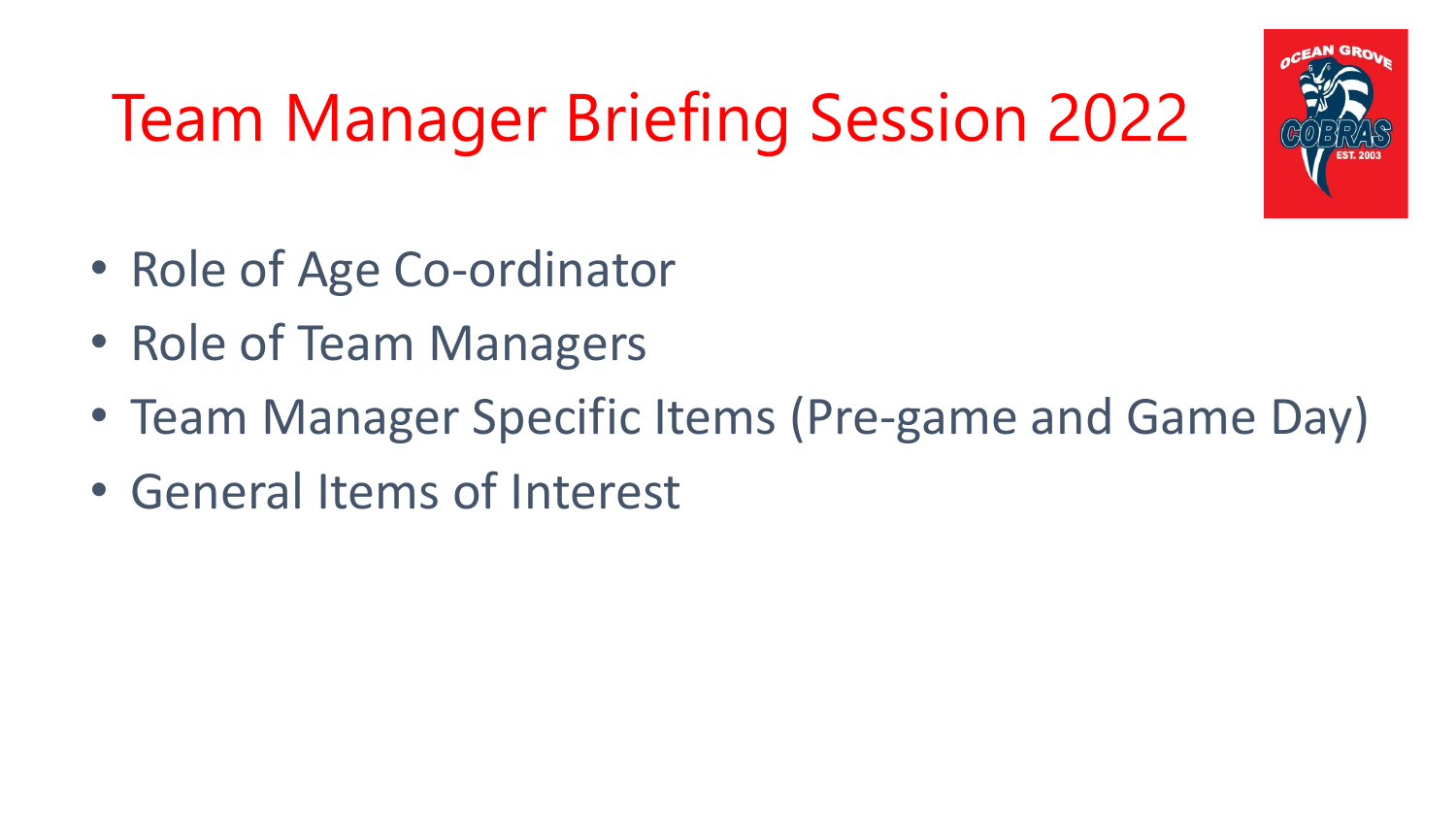## Role of Age Coordinator



- Assist Football Director with team selection (U9, U10 & U12)
- First point of contact for assistance or issues
- Support coaches / team managers in age group
- Uphold the Cobra's philosophies and behaviours (Code of Conduct on website)
- Organise/communicate with age group as required:
	- U9 mascot program with OG senior home games
	- Manage opportunities to play games in higher age groups (where applicable)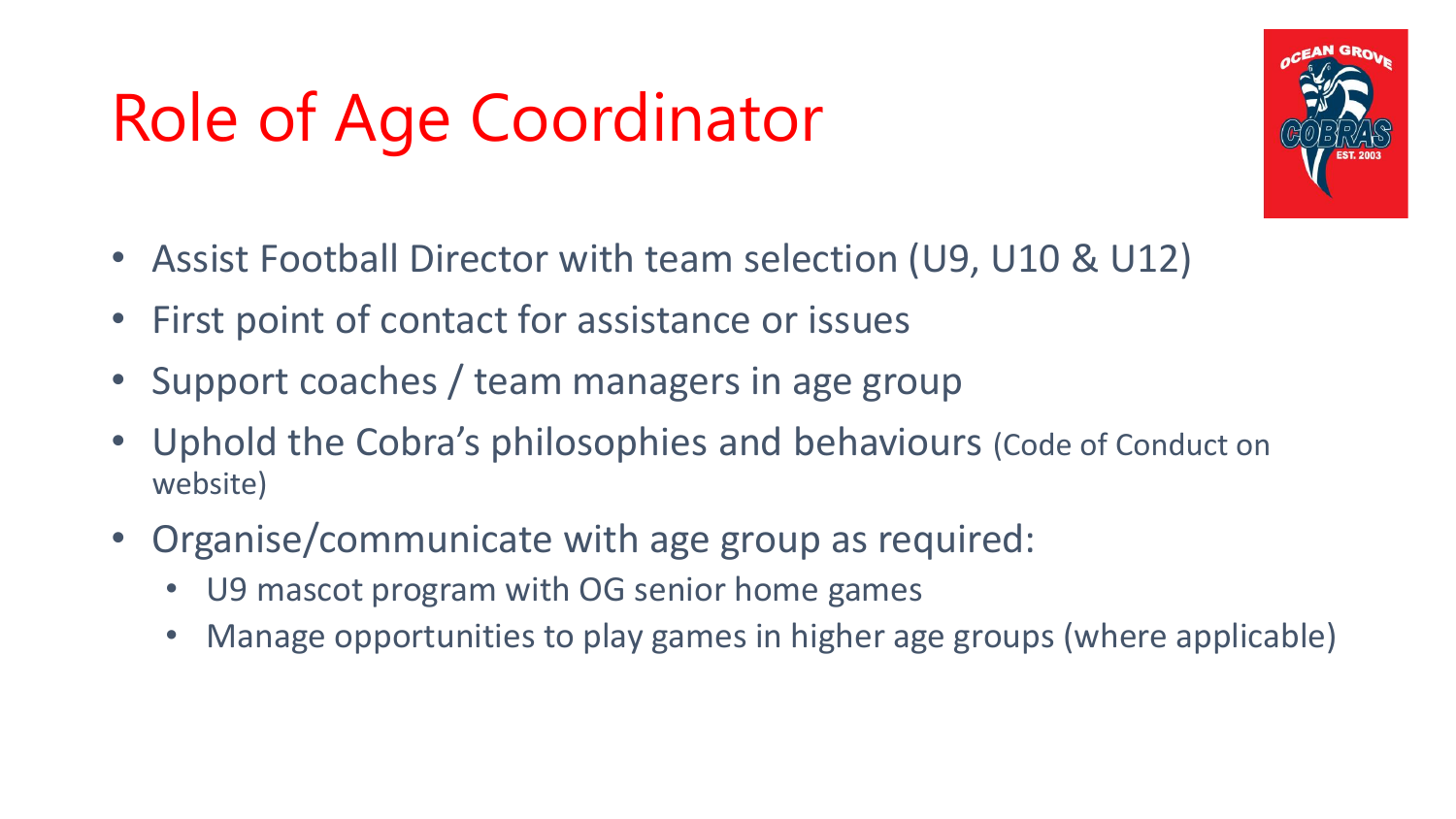## Role of Team Manager



- Conduit between club and team about club events
- Manage team communications
- Coordinate all game day requirements and support Coaches (so they can focus on coaching)
- Connect with all parents of children in team
- Uphold the Cobra's philosophies and behaviours
- Represent the team with opposition club on matchday
- Register as volunteer on www/playhq.com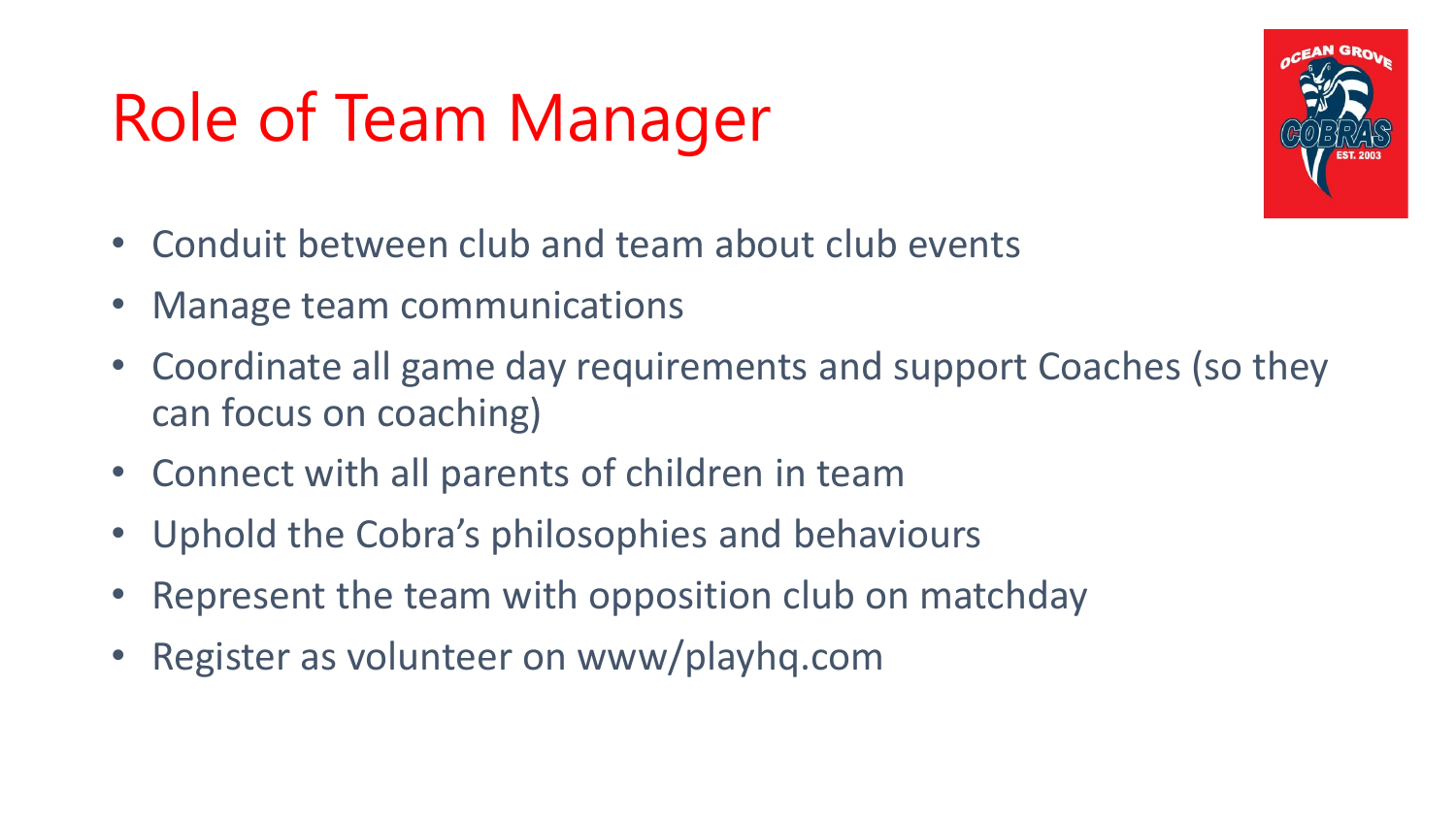## Team Manager Specific Items



### **Weekly Items (pre-game)**

- All Coaches, Team Managers and Match Day volunteers must register at [Playhq.com](https://www.playhq.com/) (it can be done on a phone, its free and takes just 3 minutes)
- Communication to parents reminding them of upcoming match location details and volunteer roster
- Set-up roster for game day helpers (umpire, goal umpire, first-aid, timekeeper and BBQ. Note timekeeper and BBQ volunteers not required for away games)
- Suggest getting in early to identify umpires and first-aiders to rotate through season
- Friday night pick-up of awards from clubrooms (or arrange for someone to pick them up. No club supplied oranges or Iollies this year)
- Add team/coaches/first aid on [Playhq.com](https://www.playhq.com/) & print team sheets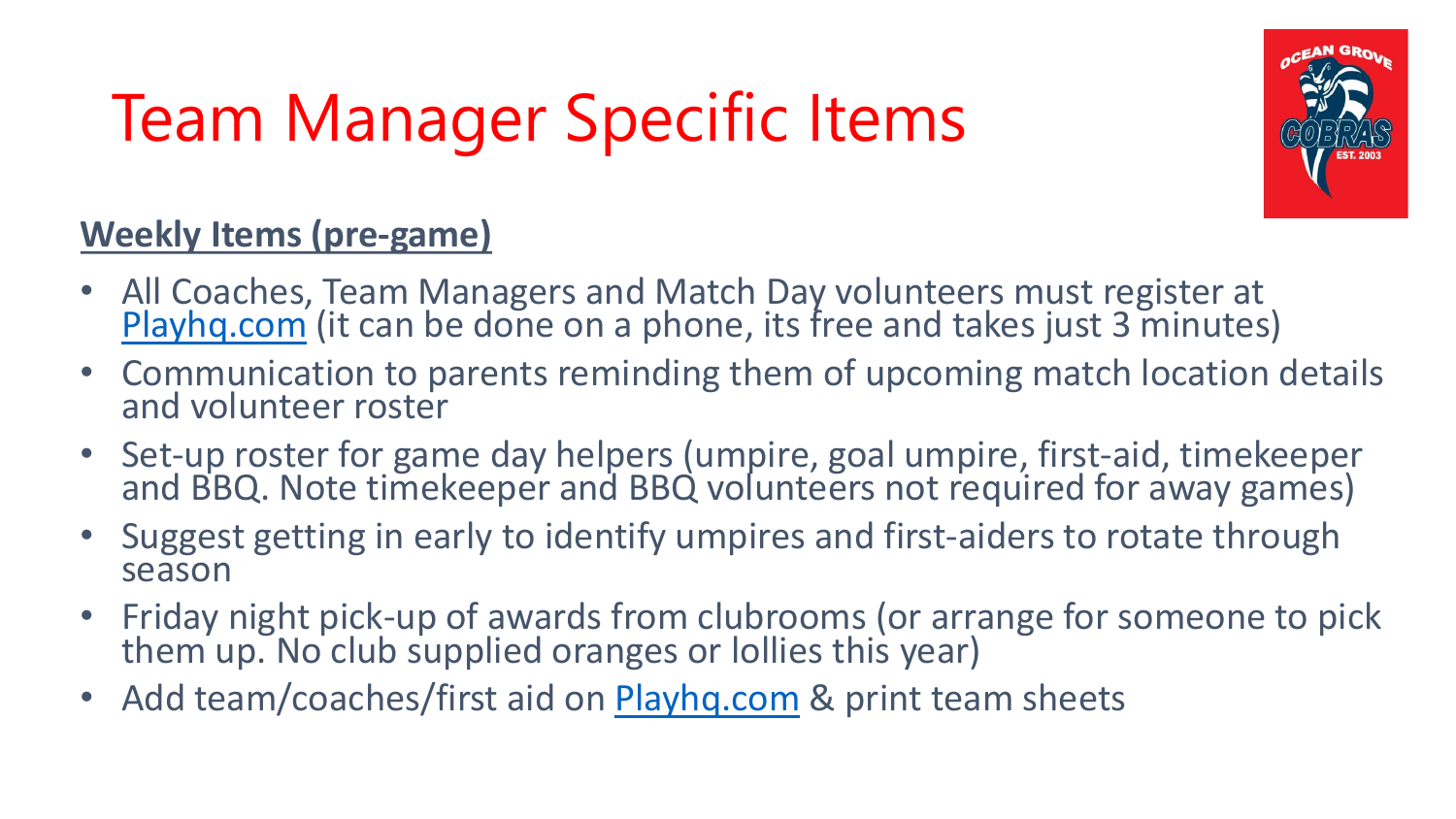# Team Manager Specific Items



#### **Game Day**

- Assist coaches to set-up ground or pack-up (home games either first game or last game of day)
	- o Note shortened ground for U9, U10 boys and U10 girls (refer Game Day Ground Set Up on Cobras website)
- Set-up BBQ / kiosk and money float (home games)
- Ensure weekly helpers have turned up and have them ready for tasks
- Make contact with opposition team manager and complete AFL Match Day checklist on phone (next slide)
- Have umpires sign game day goal umpire scorecards and team sheets and either hand to opposition team manager (away games) or collect them (home games)
- Home games complete scores on [Playhq.com](https://www.playhq.com/) and drop off paperwork (20 Valda Crescent Ocean Grove)
- Game day summary (scores and Award winners) sent to Cobra's News Assistant (Nicole Mayne [nicolemayne@icloud.com](mailto:nicolemayne@icloud.com)) by Sunday night each week for 'The Voice'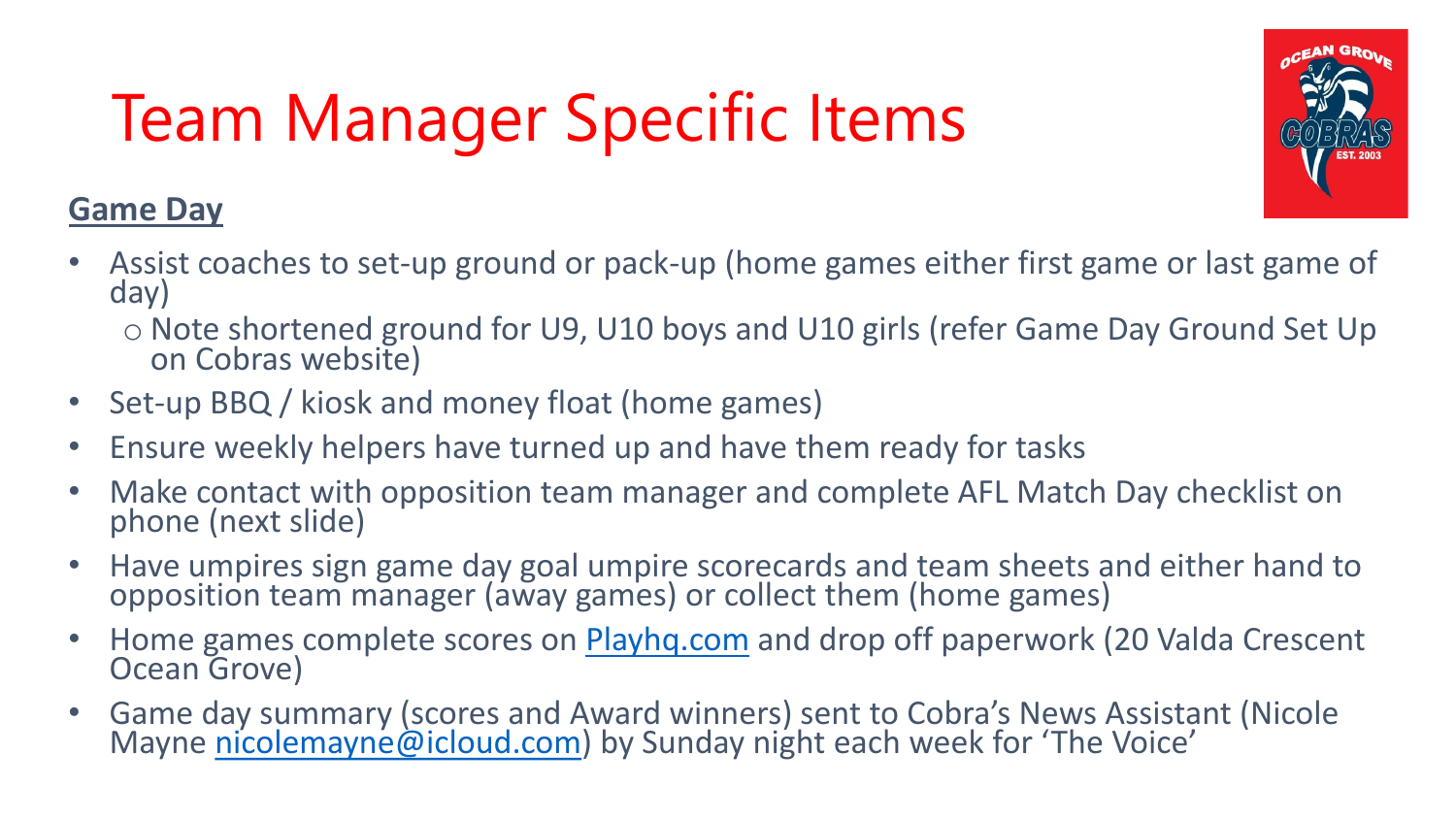### Game Day Ground Set Up



**COLLENDINA RESERVE (U9/U10 Boys and U10 Girls)** 



**MEMORIAL RESERVE (U12 Boys and U12 Girls)** 

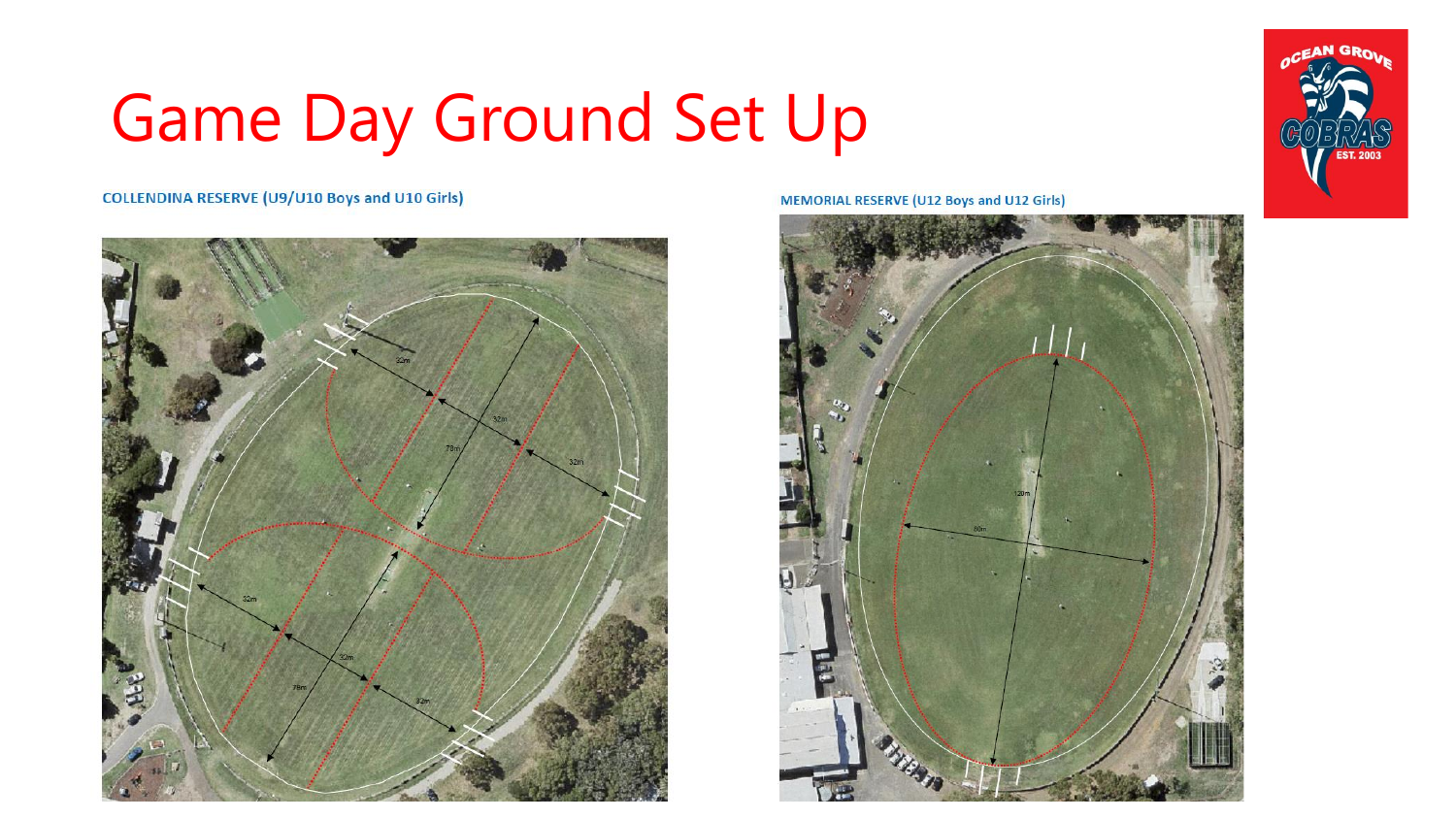### Marsh Pre-Game Ground Checklist (Insurance)



- Both Team Managers need to complete the Marsh Pre-Game Ground Checklist (first game of day only):
	- o Online Pre Match Ground Check Link (save to your phone home screen) <https://www.cvent.com/surveys/Welcome.aspx?s=b8ad5d31-3f3f-4163-b8f9-d1d2fb50ac21>
	- o Paper Form -

[https://sport.marshadvantage.com.au/afl/documents/Match\\_Day\\_Checklist.pdf?202011232004](https://sport.marshadvantage.com.au/afl/documents/Match_Day_Checklist.pdf?202011232004)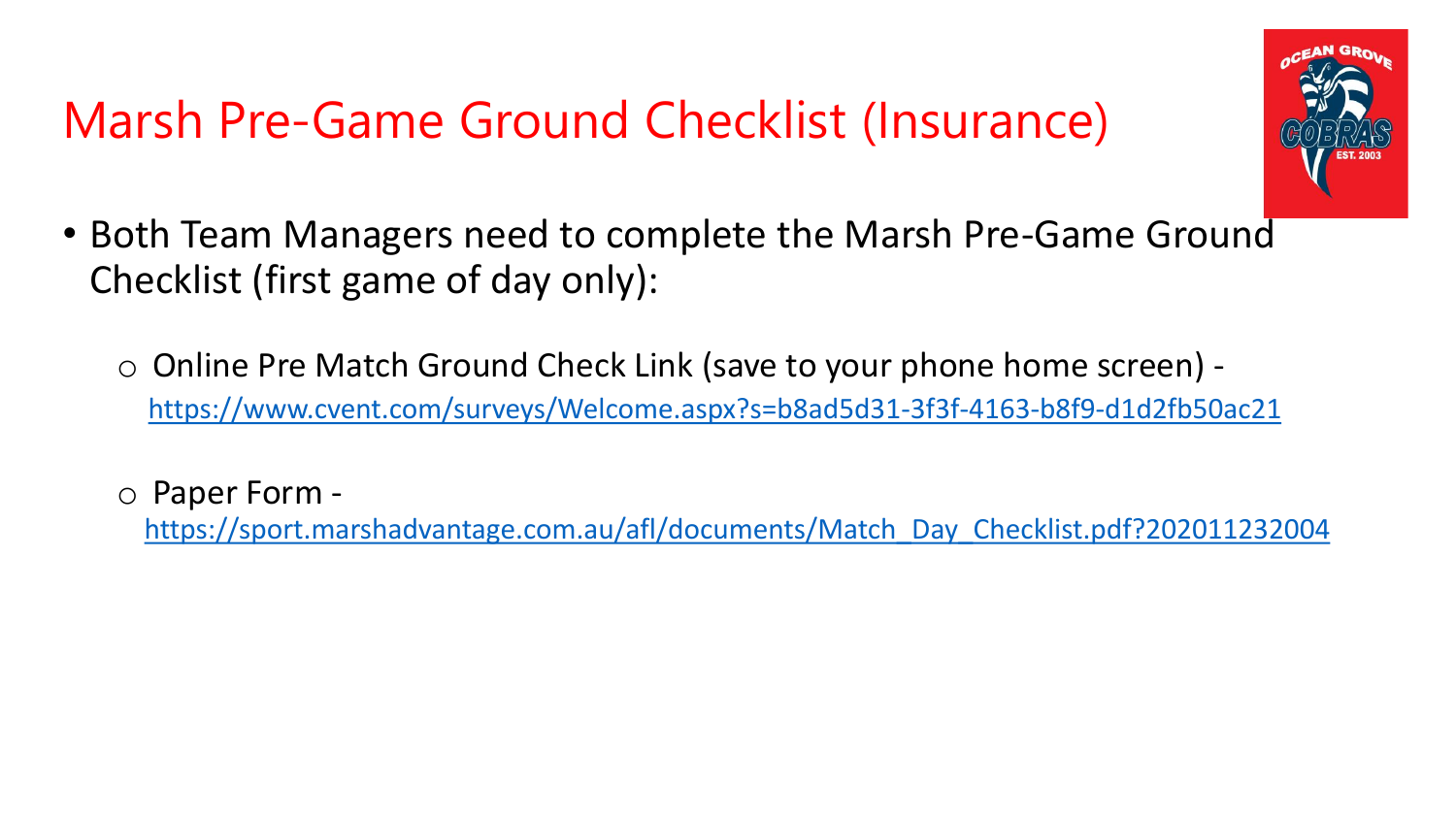### General Items

### • Team Manager kits

 $\circ$  Match balls (2) and warm up footballs, Goal umpire flags, Hi-vis vests (4 – Coach, Assistant Coach, First Aid and Goal Umpire), Air Horn (or can use siren in timekeepers box at Collendina Reserve), Set of wrist bands (U9, U10 only), Football pump and needle.

- Kids to bring their own drink bottle
- Contact Age Coordinators for key lock box codes



Access/keys set-up Collendina Oval **Access**/keys set-up Memorial Oval